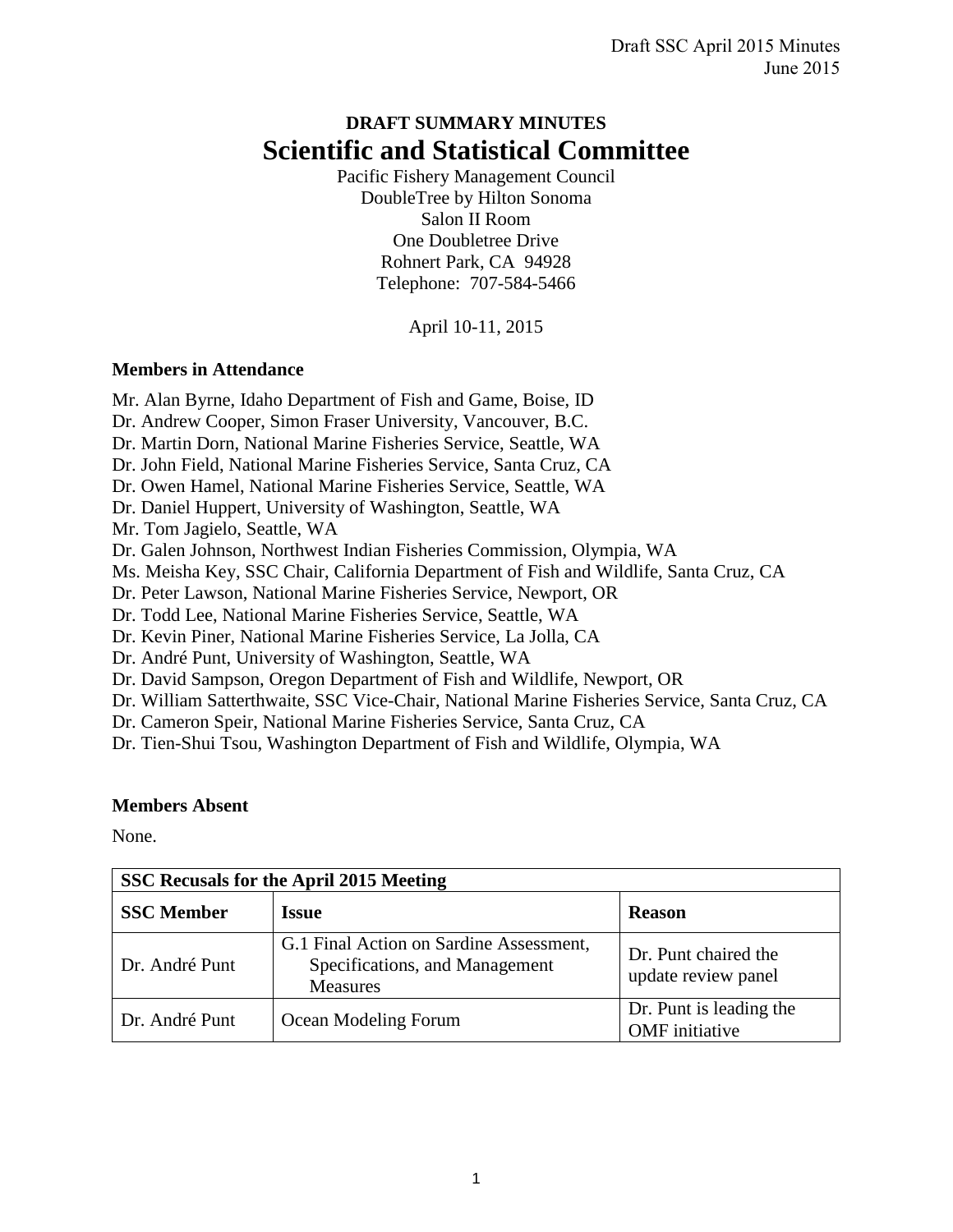# *A. Call to Order*

Chair Meisha Key called the meeting to order at 0800. Dr. Donald McIsaac provided an overview of the agenda.

Dr. André Punt recused himself from Agenda Item G.1 since he chaired the update Pacific sardine assessment review. He also recused himself from the Ocean Modeling Forum since he is leading the initiative. Dr. Cameron Speir volunteered to serve on the Economics and Salmon subcommittees. Dr. Dave Sampson provided an overview of the Nearshore Assessment Workshop. A report will be provided in the June briefing book. The group discussed future workload planning. For most SSC members, the June meeting will be four days with the Groundfish Subcommittee meeting on June 10, the full SSC on June 11 and 12, and the Groundfish and Economic Subcommittees meeting on June 13. Dr. Martin Dorn briefed the SSC on the Council's decision on Fishery Ecosystem Plan initiatives. The Ecosystem Working Group has scheduled a teleconference for April 29 to discuss the process of working with the Integrated Ecosystem Assessment team to make progress on the initiatives.

# *E. Groundfish Management*

8. Inseason Adjustments Including Carryover and Regulatory Amendment to Manage Set-Asides

Mr. Daniel Erickson presented the Groundfish Management Team (GMT) report (Agenda Item E.8.a, GMT Report 2) on big skate catch and the recent ecosystem component (EC) designation for the stock. The presentation included catch monitor data that was not included in the report. To improve the current analysis, the Scientific and Statistical Committee (SSC) recommends the big skate portion of the unspecified skate catch be apportioned using catch monitor data in Washington and catch composition data in Oregon and California. Given it appears that big skate is a targeted fishery with substantial levels of catch, the SSC recommends the big skate EC designation be revisited.

Furthermore, additional information may be available in the literature on skate discard mortality and the SSC requests the GMT review the relevance of this information for determining the discard mortality rate. Alternative discard mortality estimates should be reviewed by the SSC.

# *G. Coastal Pelagic Species Management*

# 1. Final Action on Sardine Assessment, Specifications, and Management Measures

Dr. Kevin Hill presented the 2015 sardine update assessment to the Scientific and Statistical Committee (SSC). This update was reviewed by the SSC Coastal Pelagic Species (CPS) Subcommittee on March 6, 2015. The update assessment was complete and well documented and followed the Terms of Reference for update assessments. The SSC endorses an overfishing limit (OFL) of 13,227 mt and the tier-1 default sigma (σ) of 0.36 to be used in determining the ABC.

New data in the 2015 update include catch data for 2014 (and updated catch data from 2013), indices from both the spring and summer 2014 Acoustic Trawl Method (ATM) surveys, and 2013 fishery and survey conditional age-at-length data and 2014 length composition data. Age data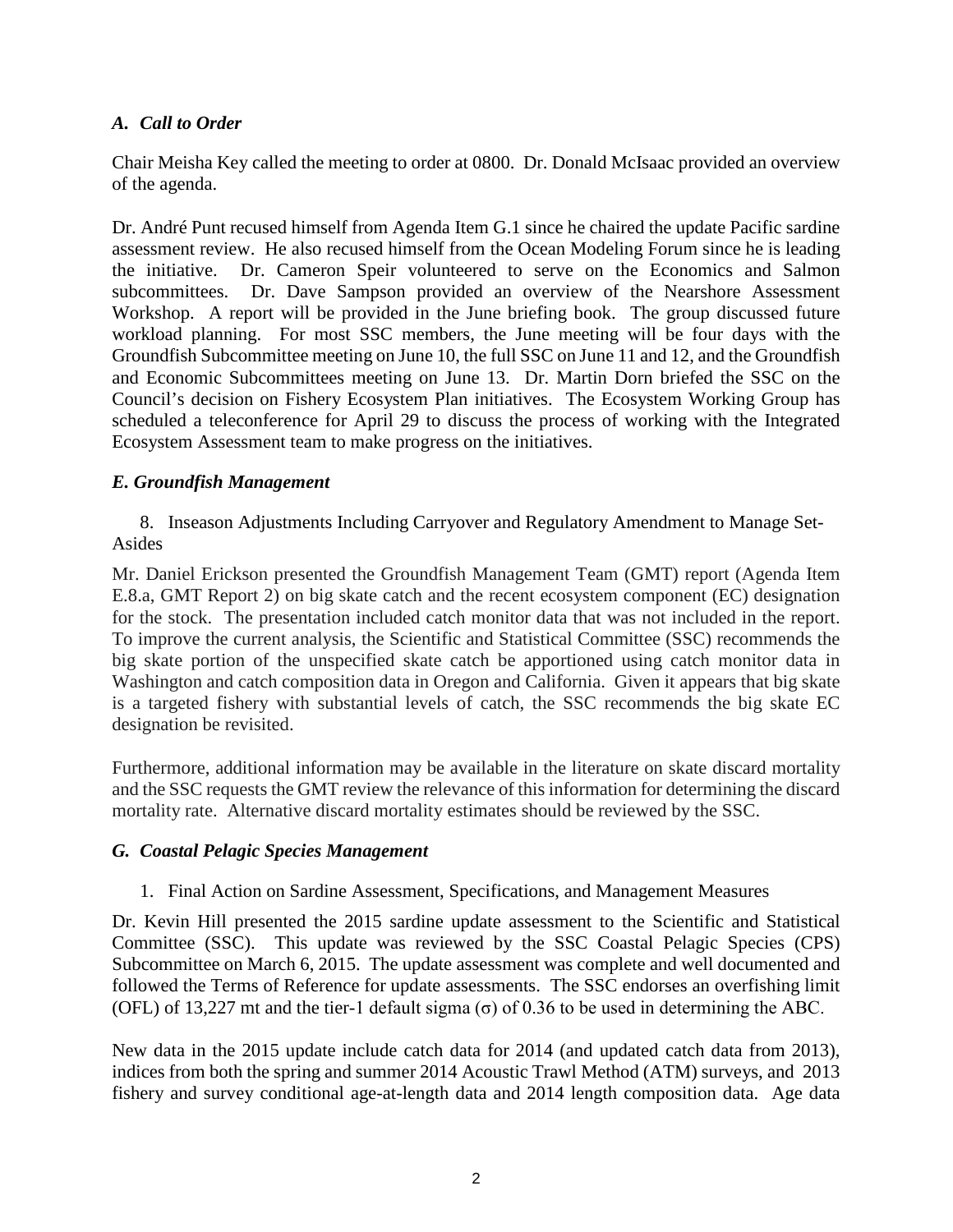were not available for the 2014 fisheries or surveys in time for inclusion in the update. The 2014 Daily Egg Production Method (DEPM) estimate was not included in the 2015 update because the CalVET gear used for that index caught no eggs during the 2014 California Cooperative Oceanic Fisheries Investigations (CalCOFI) survey, and therefore a usable index for the model could not be produced. Dr. Hill noted that very low and zero egg counts had occurred previously when the biomass of Pacific sardine was at very low levels. The issue of how to include zero and near zero biomass indices should be addressed prior to the next full assessment.

The spring and summer 2014 ATM surveys produced biomass indices of 35,339 mt ( $CV = 0.4$ ) and 26,280 mt ( $CV = 0.7$ ), respectively. These surveys were conducted in a similar manner to previous ATM surveys, and the biomass indices are both far below those produced in 2014 (each was over 300,000 mt). Both fishery fleets saw, on average, larger fish in 2014 and 2013 than were seen in previous years. This appears to reflect a lack of smaller fish due to poor recent recruitment.

In the course of reviewing the update assessment it became evident that the base model used in the 2014 assessment did not correspond to the best fit to the data. Upon further exploration, a better fit was achieved (Table 9, column "T-2014 Revised", Agenda Item G.1.a). This revised 2014 model resulted in selectivity patterns similar to those in the 2015 update, while differences in selectivity patterns between the two assessments had been a point of concern in reviewing the 2015 update. The 2014 stock biomass in the revised 2014 model is lower than that reported in the 2014 assessment (275,705 vs. 369,506 mt). Application of the OFL control rule to the 2014 biomass estimate in the revised 2014 model results in a value of 29,256 mt (vs. 39,210 mt), while application of the HG control rule in place in 2014 to the revised 2014 biomass estimate results in a value of 16,405 mt (vs. 28,646 mt). It is not appropriate, in this context, to contemplate what the 2014/2015 OFL would have been based upon the 2014 biomass estimate from the 2015 assessment.

Recent assessments, including the 2014 assessment, have estimated the most recent recruitment from the stock-recruitment curve. However, this approach has been found to consistently overestimate the recruitment in recent years (based upon subsequent information). Because of this, the stock assessment team (STAT) recommended averaging the estimates of the previous three years' recruitments (as has been done previously in the Pacific mackerel assessment). The SSC considers this approach to be consistent with recent observed patterns and supports this method for estimating the 2014 recruitment. The SSC finds the 2015 update with this recruitment estimation approach to represent both an appropriate update of the 2014 sardine assessment model and the best available science. The biomass estimate (96,688 mt) and management quantities for this model are shown in part (b) of the table on page 12 of Agenda Item G.1.a, Assessment Report Executive Summary. The SSC endorsed 2015/16 Pacific sardine OFL of 13,227 mt is in that table.

The SSC notes that the 2014 ATM surveys were fairly influential in the final update assessment results. However, given the above SSC endorsed approach for estimating 2014 recruitment, the biomass estimate for 2015 remains below 150,000 mt (145,785 mt; Kevin Hill, pers. comm.) even when the 2014 ATM surveys are not included in the model.

The fits to the abundance indices and composition data in the assessment update remain poor, and the fits are worse in recent years than earlier in the time series. This lack of fit is concerning, and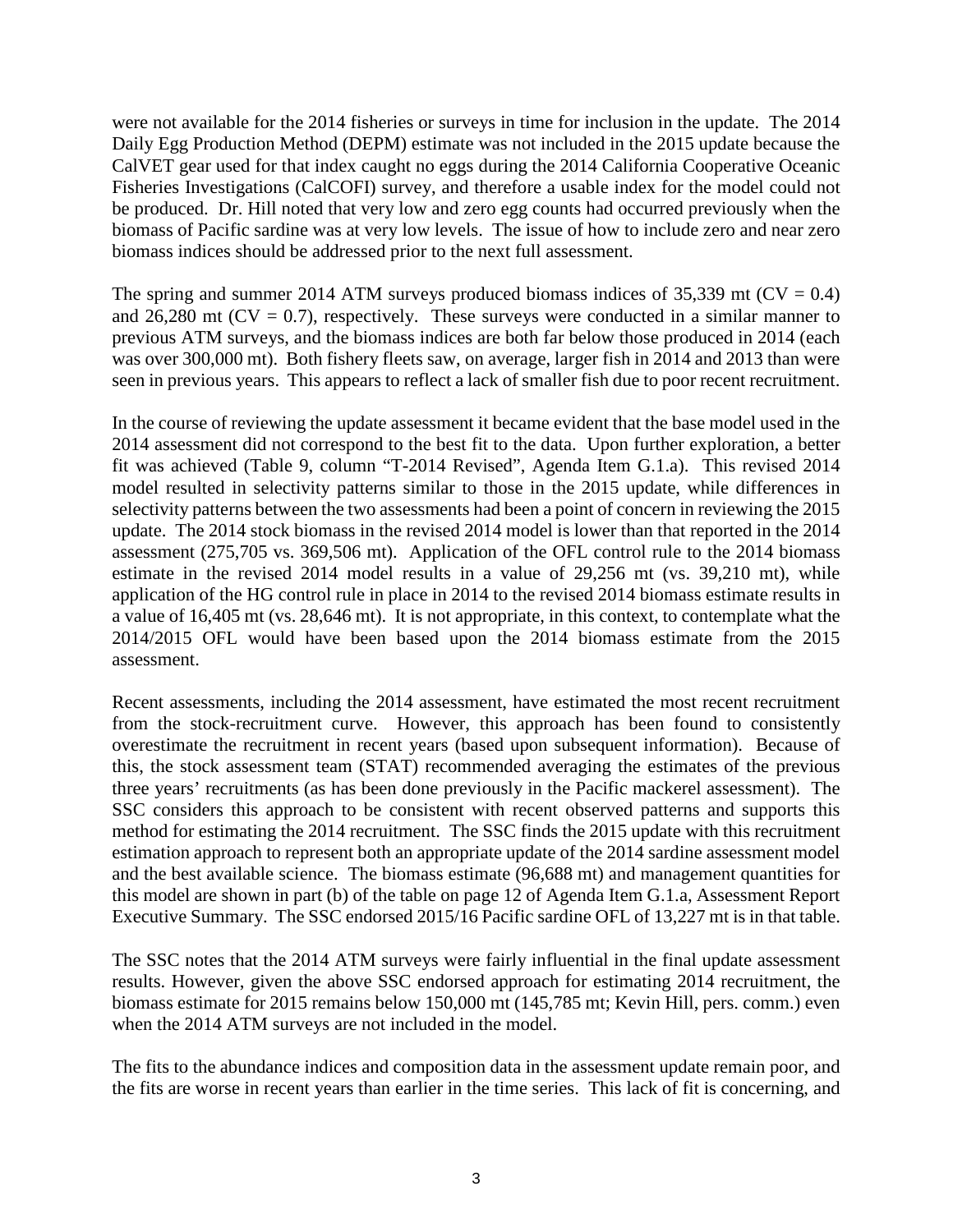it is not clear how this can be fixed without better data. The catchability and selectivity of the acoustic and trawl portions of the ATM surveys in particular remain large sources of uncertainty in the assessment. The SSC recommends prioritizing a methodology review of the ATM survey over a full assessment next year. If the Council also considers this a priority, the SSC CPS subcommittee will work with the Southwest Fisheries Science Center (SWFSC) to evaluate progress on recommendations from the last ATM survey review and prepare for the recommended methodology review.

*SSC Notes:*

#### *SSC CPS subcommittee meeting report: Sardine assessment update review March 6, 2015, Vancouver WA.*

*Dr. Kevin Hill (SWFSC) presented the 2015 sardine update assessment to the CPS subcommittee with input from Dr. Paul Crone (SWFSC) as well as a presentation on the 2014 Acoustic Trawl Method (ATM) surveys from Dr. David Demer (SWFSC).*

*New data in the 2015 update included conditional age-at-length data for 2013 and length composition data for 2014 from the MexCal and PacNW fisheries and ATM surveys, catch data for 2014 (and updated catch data from 2013), and indices from both the spring and the summer 2014 ATM surveys. Ages were not yet available for 2014 fisheries or surveys. The 2014 DEPM estimate was not included in the 2015 update because although the sampling protocol was unchanged from that in previous years, the CALVET gear used for that index caught no eggs during the 2014 CalCOFI survey, and therefore a plausible index for use in the model could not be produced. The point estimate of abundance from any DEPM method would be zero but there is no reviewed and approved basis to estimate its variance or to include such an estimate in the SS model. Dr. Hill noted that very low and zero egg counts had occurred when the biomass of Pacific sardine was at a very low level. The issue of how to include zero and near zero estimates of abundance should be addressed prior to the next full assessment.*

*The spring and summer 2014 ATM surveys produced biomass indices of 35,400 mt (cv = 0.4) and 26,280 mt (cv = 0.7). These surveys were conducted in a similar manner to previous ATM surveys, and the estimates of abundance are both far below the indices produced in 2014 (both over 300,000 mt).*

*Both the MexCal and PacNW fleets saw on average larger fish in 2014 and 2013 than were seen in previous years. This reflects a lack of smaller fish due to apparent poor recent recruitment.*

*In the course of reviewing the update assessment, concern was raised about the difference between the 2014 Stock Biomass estimate and the biomass estimate obtained after adding and updating catch data through 2014 (the estimate of 2014 stock biomass declined by more than 5% from 369,506 mt to 350,853 mt; see columns T-2014 and +Catch in Table 8 in the update assessment). The estimated selectivity of the spring ATM survey changed from being a fairly wide logistic curve to an almost knife-edged function in the new assessment. This change is associated with the reduction in the absolute scale of the entire time series of biomass estimates. It became evident upon further exploration that the base model used in the 2014 assessment did not correspond to*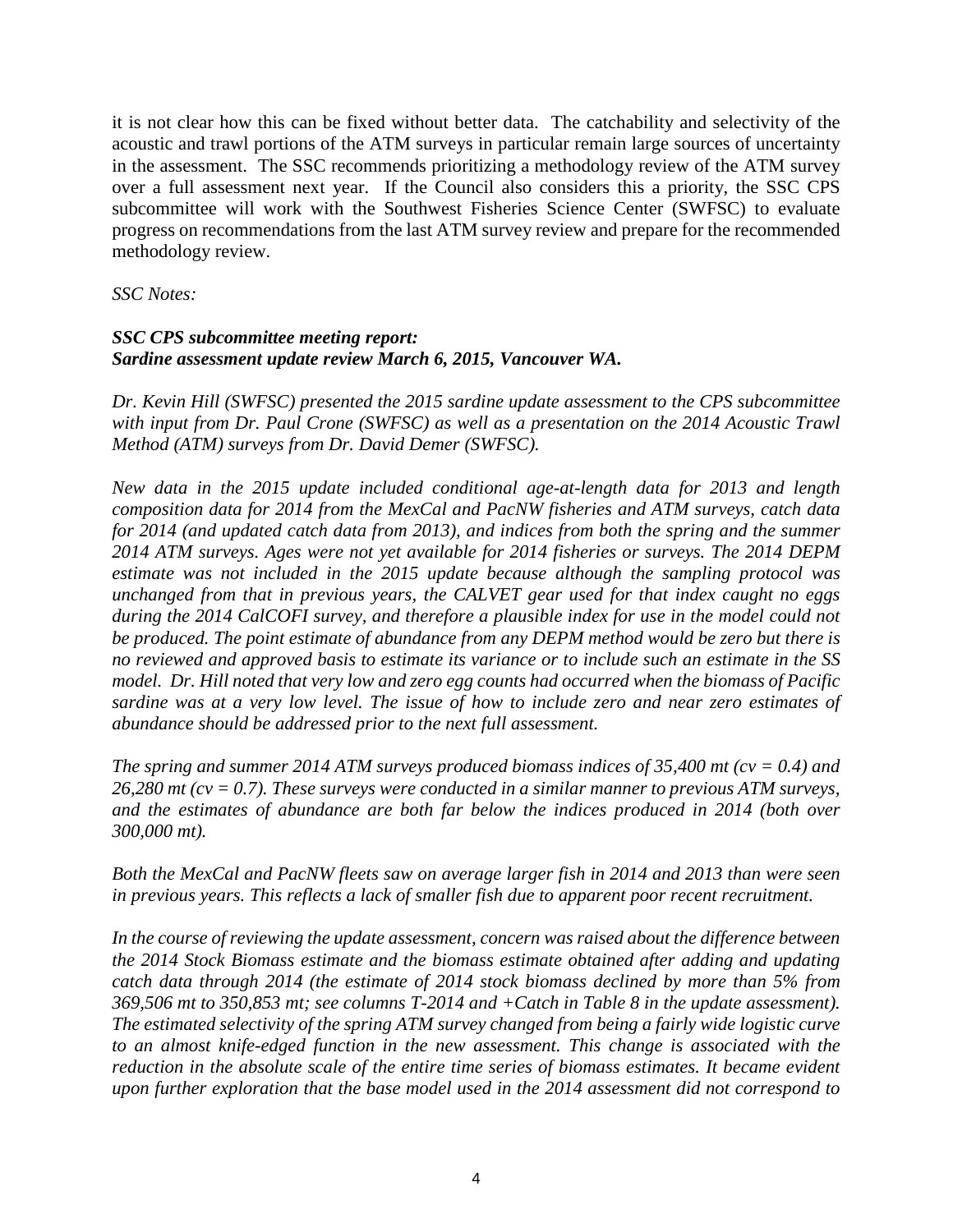#### *the best fit to the data.*

*Starting from the 2014 assessment model, after changing the phasing of the parameter estimation algorithm and the initial value for R0, an apparently converged result was arrived at which was similar to the low point of the profile on R0 in the 2014 assessment report. The selectivity pattern for the spring ATM survey and the biomass trajectory from the 'revised' 2014 assessment were much closer to those estimated in the 2015 update. This discovery appears to have resolved the concern about the change in scale from the 2014 full assessment to the 2015 update. Given that the results of the tasks below continue to support that conclusion, the CPS Subcommittee finds the 2015 update to represent an appropriate update of the 2014 sardine assessment model.* 

*Before the April meeting, the STAT will examine the convergence of the final 2015 update model further by exploring alternative phasing, initial values, and jittering. The STAT will also add a column to Table 8 in the assessment document representing the newly converged model for 2014 and compare spring ATM selectivity as well as 1+ biomass trajectories across all columns of that table.*

*While the most consistent update is the model with the 2014 recruitment estimated within the model, there has been a persistent retrospective issue with recruitment in recent years (overestimated based on subsequent information), and at the April 2015 Council meeting the SSC should consider an alternative way to estimate recruitment, namely setting 2014 recruitment to be the average of the previous three estimated recruitments.* 

*The Subcommittee wishes to thank the STAT for a complete and well documented update assessment.* 

2. Finalize Methodology Review COP

The Scientific and Statistical Committee (SSC) reviewed a draft of Council Operating Procedure (COP) 26 for Coastal Pelagic Species (CPS) Methodology reviews, presented by Mr. Kerry Griffin. The SSC recommends the following changes to the last sentence in paragraph 1 of page 2 (Agenda Item G.2, Attachment 1):

The Terms of Reference for the Methodology Review Process for Groundfish and Coastal Pelagic Species Terms of Reference (TOR) includes detailed descriptions of the responsibilities of methodology proponents and other participants, the mechanism for identifying review panel members, the format and contents for the panel's report, requirements for making meeting materials available, and other information germane to conducting the methodology review meeting.

#### *D. Salmon Management*

2. Methodology Review Preliminary Topic Selection

The Scientific and Statistical Committee (SSC) met with Dr. Robert Kope and Mr. Mike Burner to discuss possible methodology review topics for 2015. Dr. Kope stated that the Salmon Technical Team (STT) had no new items for methodology review topics, and all items from last year were completed, so there was no carryover. Mr. Mike Burner noted two ongoing items from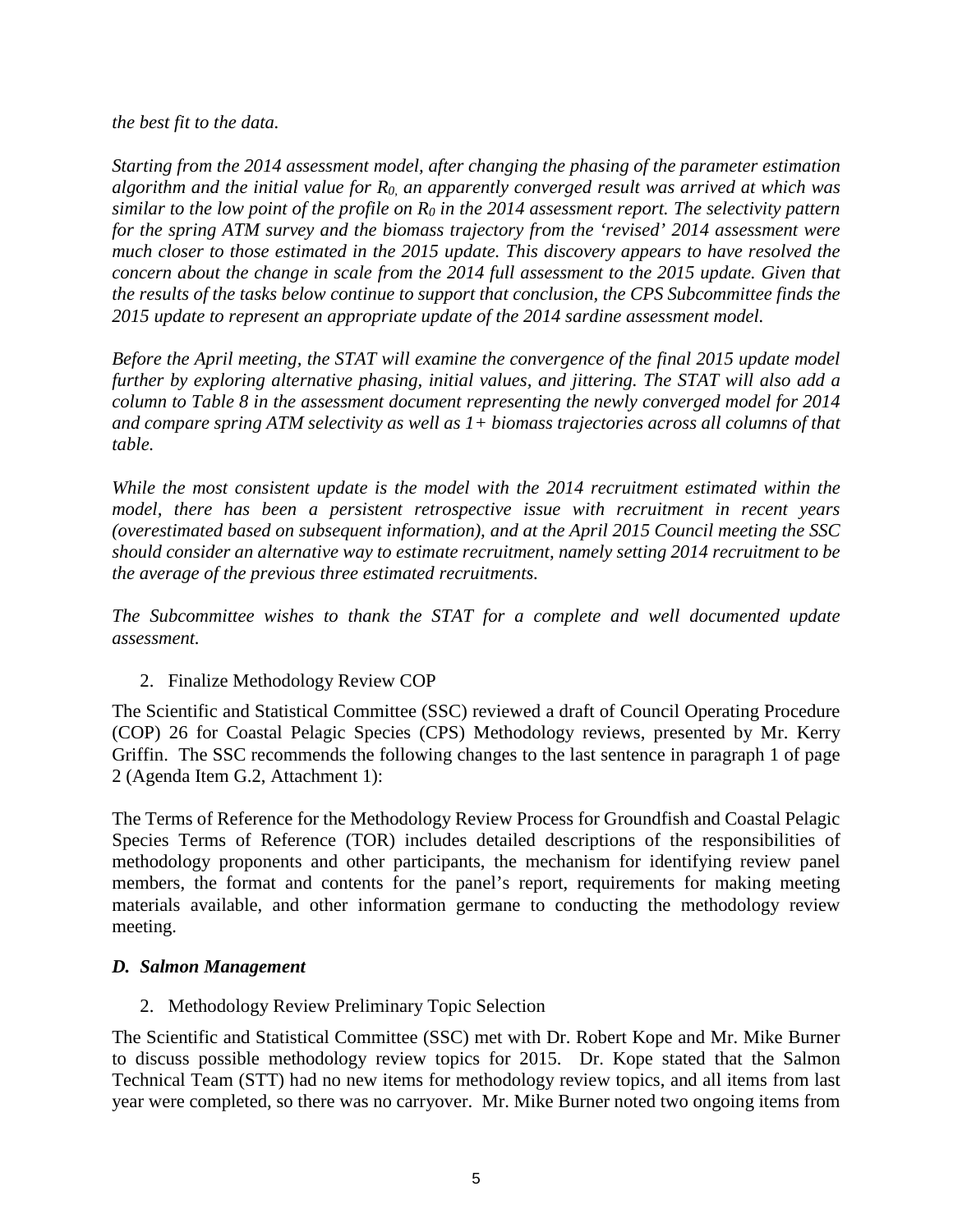the Model Evaluation Workgroup (MEW) and introduced three new items from the Salmon Advisory Subpanel (SAS), which may be ready for methodology review in October. The lead entity for each work product is identified at the end of the item.

- The Chinook FRAM base period data set will be updated, and some associated base period algorithm changes proposed (MEW).
- The Fishery Regulation Assessment Model documentation will be updated (MEW).

Three proposals to evaluate stock composition by area were presented, each of which would potentially lead to new management boundaries and harvest model modifications if sufficient differences between areas are found.

- The stock composition in the northern and southern areas of the open portion of the California Klamath Management Zone will be compared (CDFW/NMFS).
- To explore the effectiveness of fisheries restrictions south of Point Sur in reducing impacts on Winter run Chinook, the stock-specific fisheries impacts on Chinook north and south of Point Sur line will be compared (CDFW/NMFS).
- The stock-specific fisheries impacts north and south of the Point Reyes line will be compared (CDFW/NMFS).

Work on the development of a new model for the estimation of ocean impacts for Klamath Spring Chinook will be initiated by the California Tribes in 2015, but is not expected to be ready for review by this fall.

# *E. Groundfish Management, continued*

4. Finalize Methodology Review COP

The Scientific and Statistical Committee (SSC) reviewed the revised Council Operating Procedure (COP) 25 for Groundfish Methodology Reviews. The SSC recommends the modified COP 25, as shown in the appended revised version of COP 25, be adopted. The recommended modifications include:

- Separating the review processes and time tables for reviewing methods used for stock assessments and methods used for setting groundfish harvest specifications.
- In the "Purpose" section, highlight the SSC's role in evaluating whether a review of the methodology is warranted, and, if so, the type of review that is warranted.
- Clarify the GAP's role in the methodology review process.
- Change the subtitle of the COP to Groundfish Methodology Reviews.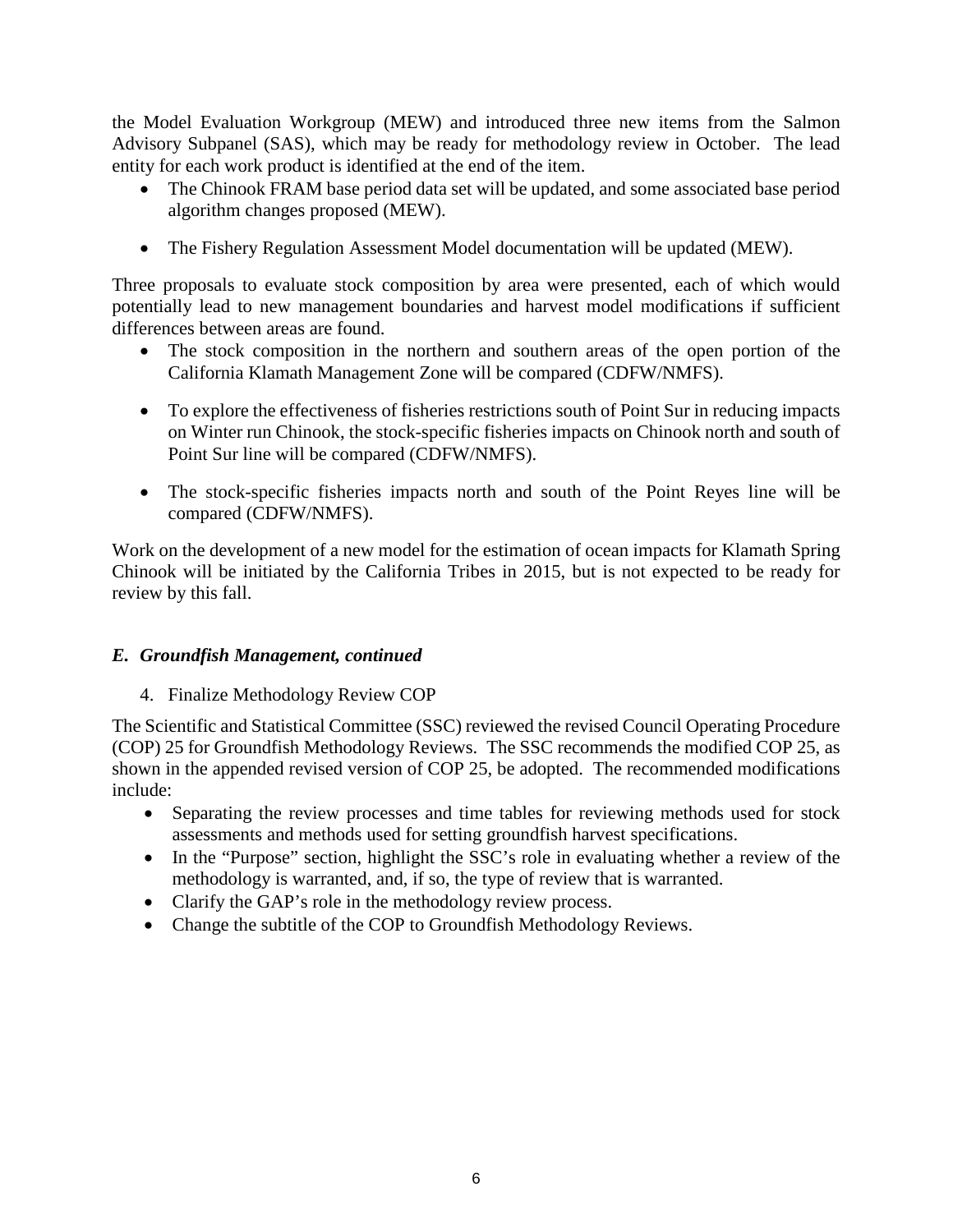Agenda Item E.4 SSC Recommended Revisions to Attachment 1 April 2015



# **COUNCIL OPERATING PROCEDURE Groundfish Methodology Reviews**

Approved by Council:

#### PURPOSE

To establish procedures for the review and Council approval of groundfish impact analyses and new methodologies that inform stock assessments, utilizing the Scientific and Statistical Committee (SSC), the Groundfish Management Team (GMT), and the Groundfish Advisory Subpanel (GAP). The SSC will review new methodologies proposed in the Council process and inform the Council of the type of review necessary to evaluate proposed new methodologies, whether the methodology review should include involvement of external reviewers such as the Center for Independent Experts (CIE) or whether the review will only be conducted by the SSC. The SSC will also recommend whether the methodology review would benefit from GMT and GAP participation and advice. Two types of methodology reviews are described in this process: methods used to predict impacts, both biological and socioeconomic, in the biennial specifications process and methodologies proposed to inform stock assessments. The review of proposed methodologies is intended to help clarify the technical basis for the Council's management actions in a scheduled manner that avoids ad hoc timing perplexities. The procedure is intended to provide peer review of the technical estimation and modeling procedures, to ensure the best and most objective technical analyses possible, to minimize confusion during the biennial management decision-making process, and to resolve disputes over methodology.

# OBJECTIVES AND DUTIES

#### **New Methodologies for Impact Analyses Proposed to Inform Decisions in the Biennial Specifications Process**

During the September meeting during even years or at other appropriate times, the SSC, in conjunction with the GMT, will identify methodology issues which need documentation and/or merit a full review. The SSC is responsible for reviewing new or changed methodology as opposed to specific applications of the methodology. Examples of issues that could merit a full review include new model algorithms, methods for incorporating base data into models, catch forecasting methods for major PFMC stocks, and technical changes to stock complexes or conservation objectives. Examples of issues that do not merit full review include updating existing data sets in models, adding new stocks to models, and changing data ranges used to estimate parameters in models. Issues in this latter category will be reviewed within the GMT, and can be implemented without formal review by the SSC and approval of the Council; provided both the Council and SSC receive updates on such changes; however, if warranted, the Council may require additional review by the SSC. However, the review of new proposed methodologies that could inform stock assessments are part of this COP as described below.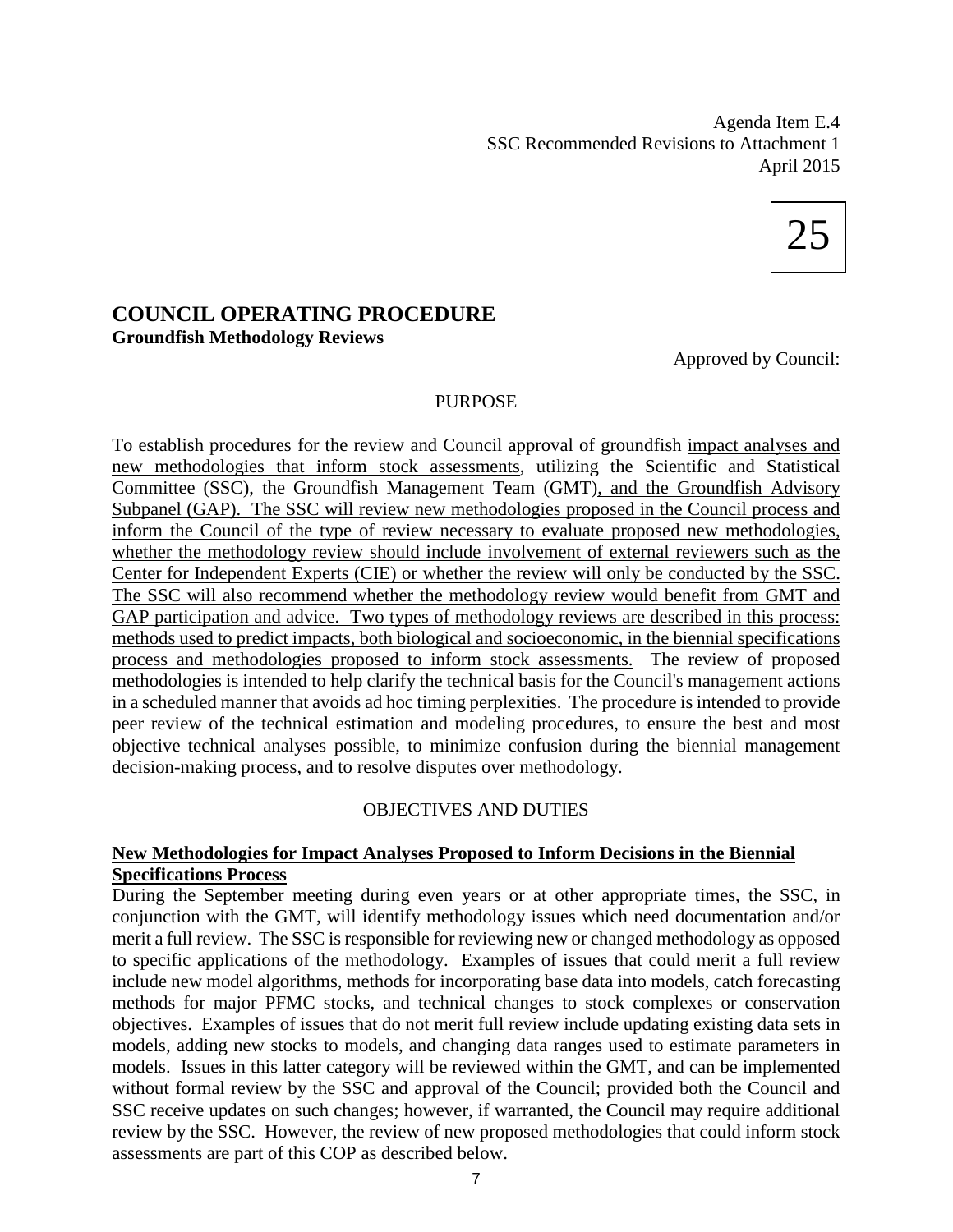At the November meeting during even years the SSC will inform the Council of the methodologies ready for review and recommend a review schedule. The SSC also will notify the Council of assistance needed from management entities and the GMT to accomplish the review. In rare cases, there may be a need to schedule a methodology review outside the schedule prescribed in this COP. The SSC and GMT will notify the Council when such unanticipated reviews are recommended.

#### **New Methodologies Proposed to Inform Stock Assessments**

Stock assessment reviews are not part of this COP as they are governed by a specific stock assessment Terms of Reference, which is established biennially. However, a separate methodology review process will formally review new methodologies proposed for use in groundfish stock assessments. New stock assessment methodologies will be proposed to the SSC during September of odd years. The stock assessment methodology reviews will be conducted during even years and completed at least by March of odd years. If endorsed, these new methodologies would be available for use in that year's cycle of stock assessments.

The objectives, roles and responsibilities of participants, and the template for methodology review panel reports in the groundfish methodology process are outlined in the latest version of the Terms of Reference for the Methodology Review Process for Groundfish and Coastal Pelagic Species. The appropriate management entities, either themselves or with assistance from the GMT, are expected to provide background information on procedures and data bases for methodologies undergoing full review, as well as early notification and documentation of anticipated changes in procedures for methodologies not under full review in a particular year. Management entities who submit proposals for the Methodology Review, are responsible for ensuring that materials they provide to the SSC and Council are technically sound, clearly documented, and identified by author. Documents should receive internal entity review before being sent to the Council. To provide adequate review time for the SSC, materials must be received in the Council office at least two weeks before scheduled review meetings.

The SSC has the responsibility for determining whether any proposed methodology is acceptable for use in stock assessments and in analysis of harvest specifications. The SSC and the GMT and the GAP, if involved in a particular methodology review, will report to the Council at the September meeting during odd years on the results of these reviews and provide recommendations for all proposed methodology changes. During the September meeting during odd years, the Council will adopt all proposed changes to be implemented in the coming biennial management cycle or will provide directions for handling any unresolved methodology problems.

# *A. SSC Administrative Matters, Continued*

#### 6. Overview of the Ocean Modeling Forum

Dr. André Punt provided an overview of the Ocean Modeling forum. No report or notes were produced for this agenda item, which was only informational for the SSC.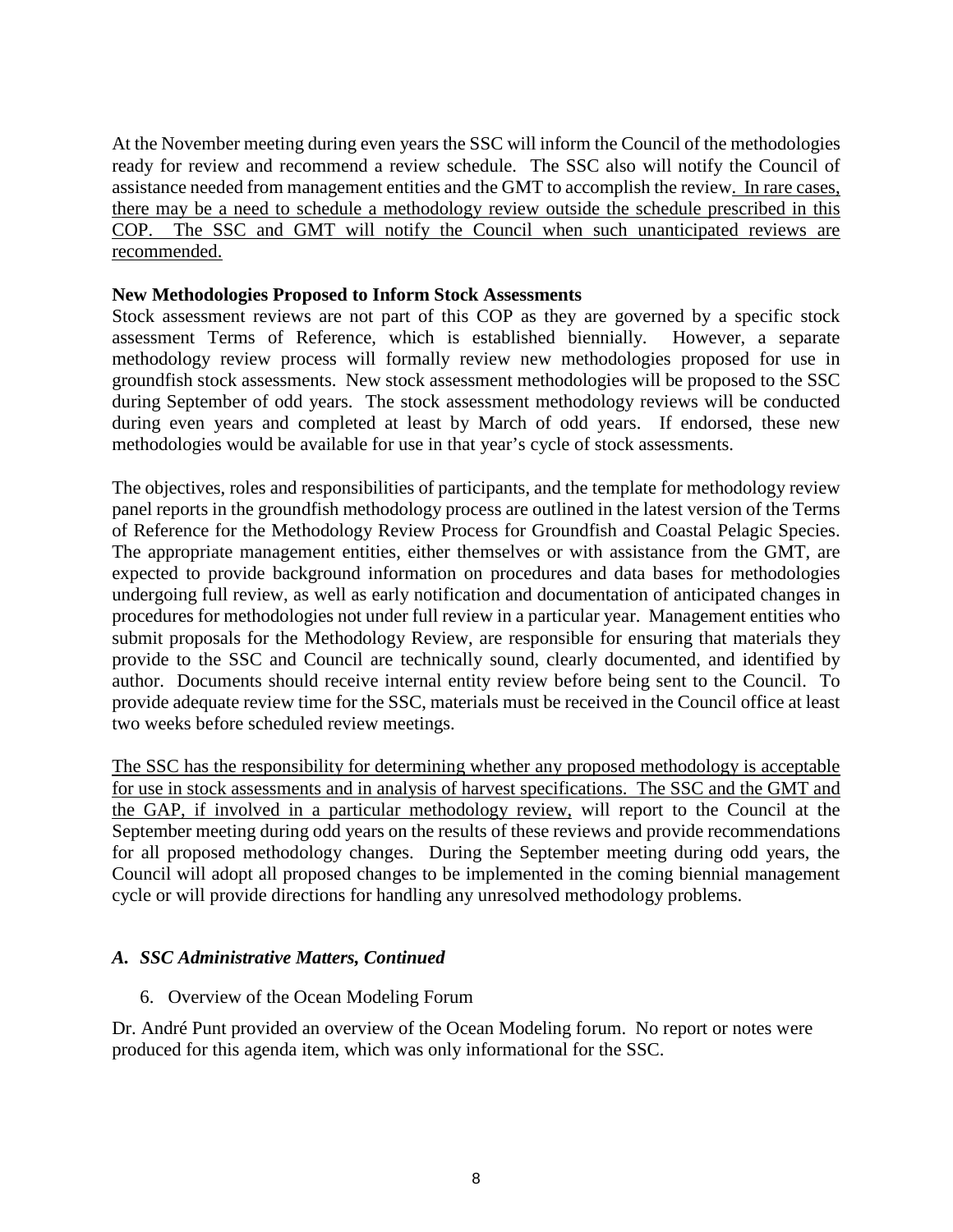9. Review the Management Strategy Evaluation of Rebuilding Revision Rules

The report to Council is scheduled for June. The following are the SSC notes on this item:

#### *SSC Notes:*

*Scientists at the Northwest Fisheries Science Center (NWFSC) and the University of Washington (UW) have been working on a management strategy evaluation (MSE) to compare different strategies to rebuild overfished groundfish stocks. This research evaluates how to monitor progress towards achieving rebuilding goals and how often (if at all) to adjust the parameters of the rebuilding plans as new information and stock assessments become available (rebuilding revision rules). Ms Chantel Wetzel (NWFSC and UW) presented initial results of an MSE she is conducting with Dr André Punt (UW). The MSE is structured to compare strategies across different groundfish life history types, ranging from a productive flatfish species to a much less productive rockfish species. The MSE is designed to evaluate performance with respect to the following management objectives:*

- *1. Rebuilding revision rules are robust to statistical uncertainty.*
- *2. The stock is rebuilt quickly while taking into account economic impact.*
- *3. Changes in harvest rates are limited during rebuilding (predictability).*

*The MSE for rebuilding revision rules is tentatively scheduled for presentation and Council action at the June meeting. Ultimately, this MSE could form the basis for a Council policy on revising rebuilding plans. The SSC's review at this meeting is intended to provide guidance to the analysts on the design and implementation of the MSE. The SSC makes the following recommendations:*

- *The fixed rebuilding plan alternative is similar to the guidance on revising rebuilding plans in the draft National Standard One (NS1) guidelines (Agenda Item F.2, Attachment 1). The NS1 guidelines recommend changing to the maximum of rebuild fishing mortality and 75%*  of F<sub>MSY</sub> (or its proxy) if the stock has not rebuilt by T<sub>target</sub>, while the fixed rebuilding plan *alternative increases the SPR rate by 25% in the same situation. This alternative should use the NS1 guidelines approach except that the harvest rate should be held constant if 75% of FMSY is a higher harvest rate than the rebuilding SPR rate. The draft NS1 guidelines should be checked to evaluate whether other alternatives could be usefully added to MSE.*
- *Consider adding an alternative that decouples the timing for stock assessments and revising rebuilding plans. One possibility is a fixed, but infrequent, schedule for application of the rebuild revision rules (an example is 16 years or*  $\frac{1}{2}$  *of T<sub>target</sub> whichever is smaller) along with more frequent assessments.*
- *Provide an alternative that evaluates sensitivity to an incorrect value of stock-recruit steepness.*
- *Currently there is constraint that catches cannot increase by 1.2 x current catch, or decrease by 0.5 x current catch. Sensitivity to this constraint should be evaluated. For example, drop the constraints altogether or constrain the catch to be no greater than the ABC.*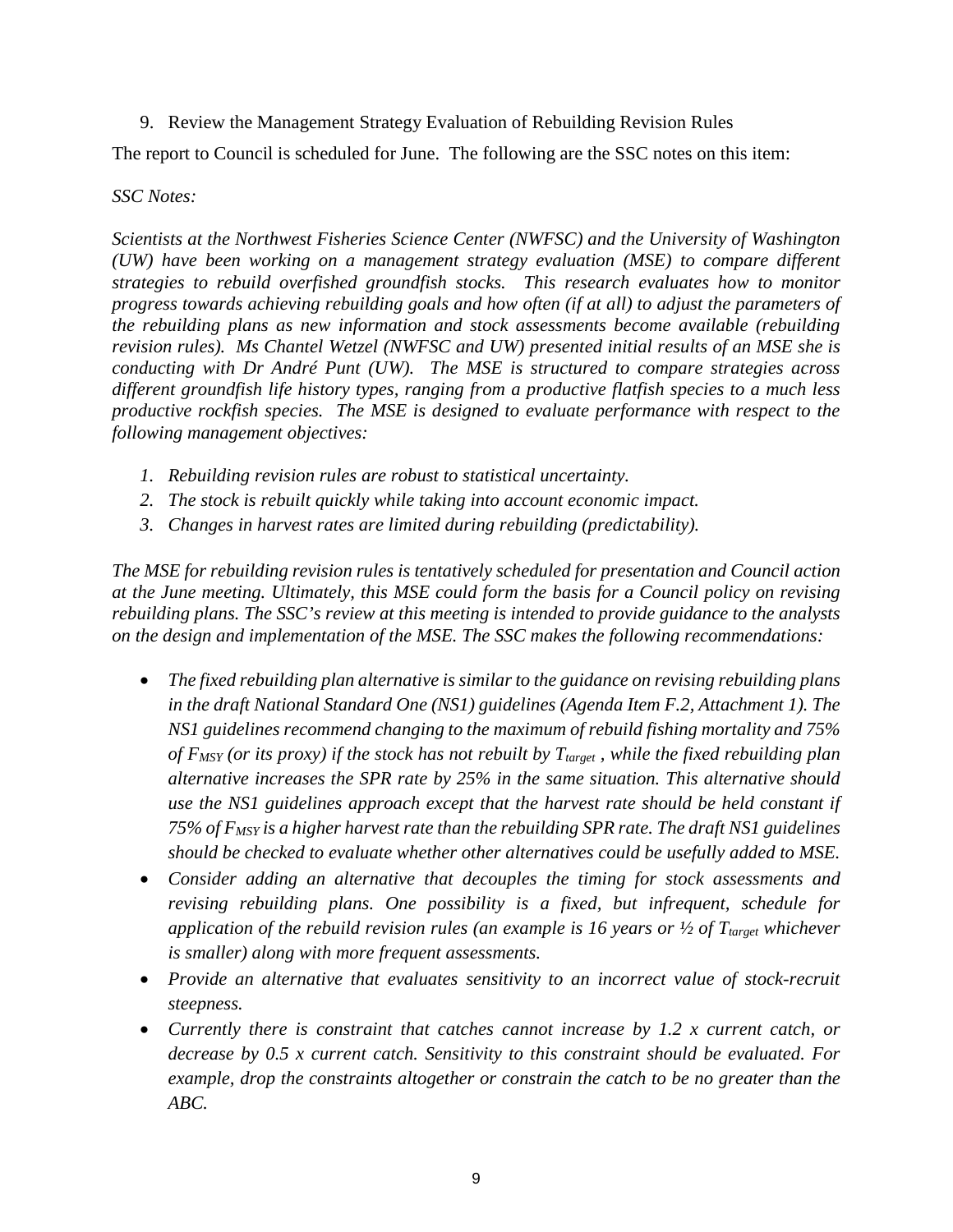- *Develop a graphic that depicts the hierarchical process whereby rebuilding plan parameters are adjusted to improve rebuilding probabilities (i.e., first SPR is adjusted, then T<sub>target</sub> is adjusted, and finally the entire rebuilding plan is reset).*
- *Add spawning biomass plots to the figures for each alternative. Include both median and 95% simulation intervals as well as plots of individual simulations.*
- *Develop plots that summarize the standardized error rate, (estimated – true)/true.*
- *Develop a plot that displays results for multiple alternatives in a single plot, such as a Zeh plot (multiple box and whisker plots) or violin plot. Generally for these kinds of displays, provide results in one plot for rebuilding plan revision alternatives, and results in another plot for scenarios that evaluate sensitivity to parameter uncertainty (i.e., uncertainty in M, historical catches, steepness)*
- *Consider adding a performance metric that evaluates the predictability of rebuilding plans. An example is the absolute average variation in catch (AAV).*

# *F Council Administrative Matters*

2. Prepare Comments on Proposed Changes to National Standard Guidelines 1, 3, and 7

The Scientific and Statistical Committee (SSC) was briefed by Dr. Wes Patrick on the proposed revisions to National Standards (NS) 1, 3 and 7, as well as the general section of the National Standards. The proposed revisions address several of the SSC's early comments on modifications to the Magnuson-Stevens Act (MSA) (Supplemental SSC reports: Agenda Item A.4, April 2013; Agenda Item H.1, September 2013). However, the revisions do not address issues such as the 10 year maximum rebuilding time because these issues are recommended to be implemented in the MSA for the next re-authorization.

While the proposed revisions should introduce additional flexibility into management decisionmaking, there is a danger that decision-making could become substantially more complicated without additional guidance. For example, three alternative definitions are provided for how to calculate the maximum time to rebuild overfished stocks  $(T_{MAX})$ . However, no guidance is provided on who would choose among the options and how the choice should be made.

Management of groundfish complexes involves computing overfishing level (OFL) and acceptable biological catch (ABC) components for each stock within the complex and summing these to compute an OFL and ABC for the complex. The SSC was advised by Dr. Patrick that management of a stock complex could be informed by an indicator stock that is not part of the complex. The SSC recommends that the guidelines specifically include this possibility.

The proposed revisions attempt to address the Council's concern regarding stocks mistakenly determined to be overfished. However, the proposed guidelines refer to whether the stock was overfished in the year when the stock was originally declared overfished. This may be an inadequate guideline given that the years in which a stock was overfished may change between assessments. The SSC recommends that a wider set of years be used when deciding whether to discontinue a rebuilding plan. In addition, consideration should be given to discontinuing a rebuilding plan only if two consecutive assessments confirm that the stock was mistakenly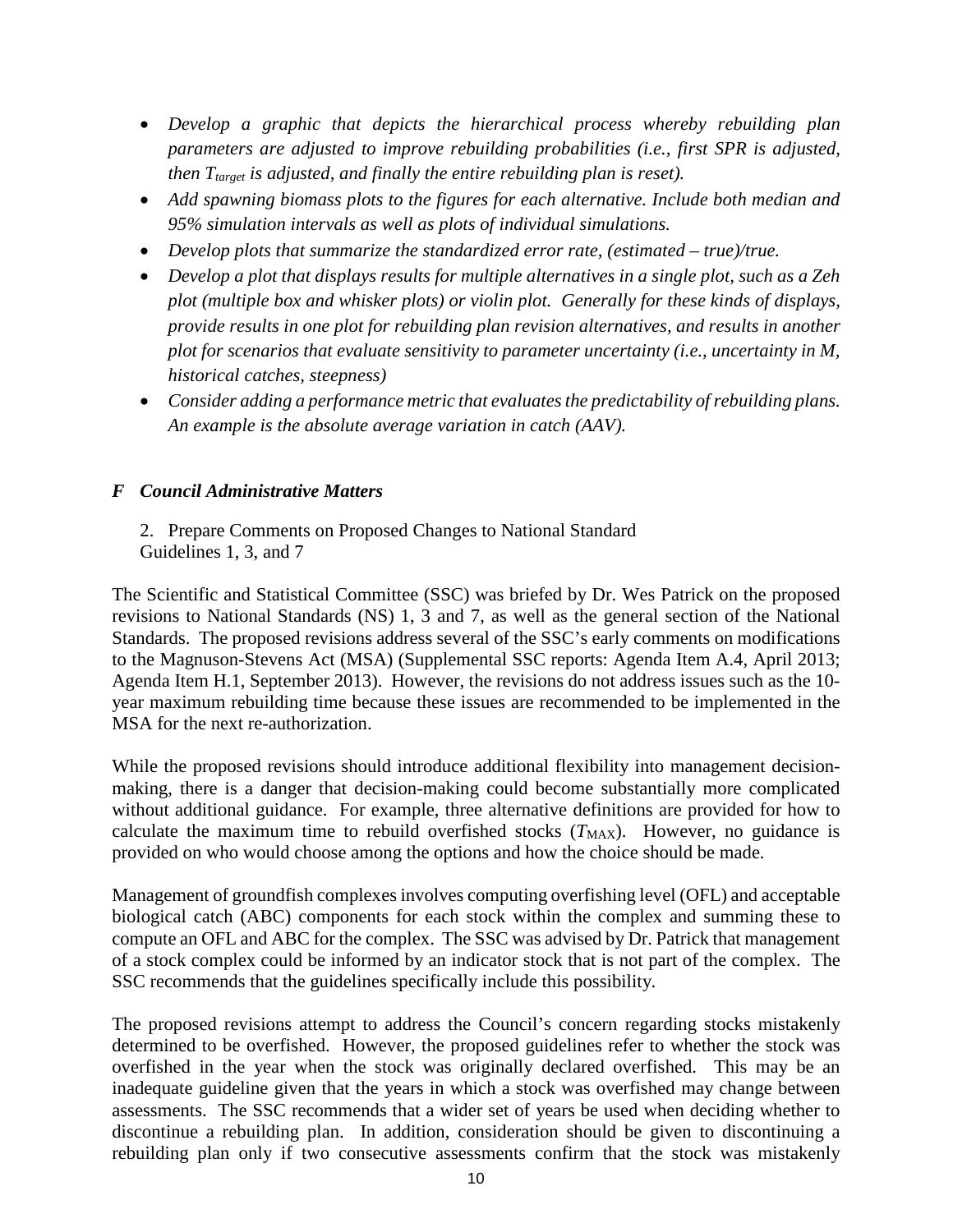determined to be overfished.

The proposed guidelines include several data-poor methods for determining Annual Catch Limits (ACLs). The SSC agrees that there is need for additional methods for setting ACLs in data-poor situations, particularly when estimates of catch are highly uncertain. The SSC recommends that the guidelines should be expanded to include other methodologies (e.g., spatial closures and empirical CPUE methods) if analyses, such as management strategy evaluations, show that they can achieve management goals.

The SSC notes that the definition of overfishing in Section e.2.i.B. (fishing mortality  $> F_{\text{MSY}}$ ) conflicts with that in Section e.2.ii.A.2 (catch exceeding the OFL) in the proposed revision to NS1 guidelines. An alternative term should be developed for one of these two terms to avoid confusion.

The definitions of overfished and depleted should be revisited in Sections e.2.i.E. and e.2.i.F in the proposed revision to NS1 guidelines to ensure they are clearly delineated either as exclusive terms or with one as a subset of the other. Defining a stock as depleted only if there was no overfishing in two generation times, which may be more than 100 years for many rockfish species, can be unduly restrictive.

In relation to the SSC's previous comments on revisions to the NS Guidelines and the MSA, the proposed revisions do not include:

- a transboundary stock rebuilding exception;
- an exception for rebuilding provisions for short-lived as well as annual species; and
- making the mixed stock exemption operational, and providing guidelines for the biological and economic analyses needed for justifying its application.

The SSC recommends that guidelines be expanded to address these issues.

*SSC Notes:*

- *1. In F.4.iv., it states that the ABC is designed to prevent overfishing. However, in F.3.ii., it suggests a rebuilding ABC may be defined. But this would have a different goal – to rebuild the stock. A different term such as rebuilding ACL would be more consistent with the definitions of ABC and ACL.*
- *2. A rebuilding plan should not be required even if the stock was below the MSST sometime in the past but the stock was not declared overfished.*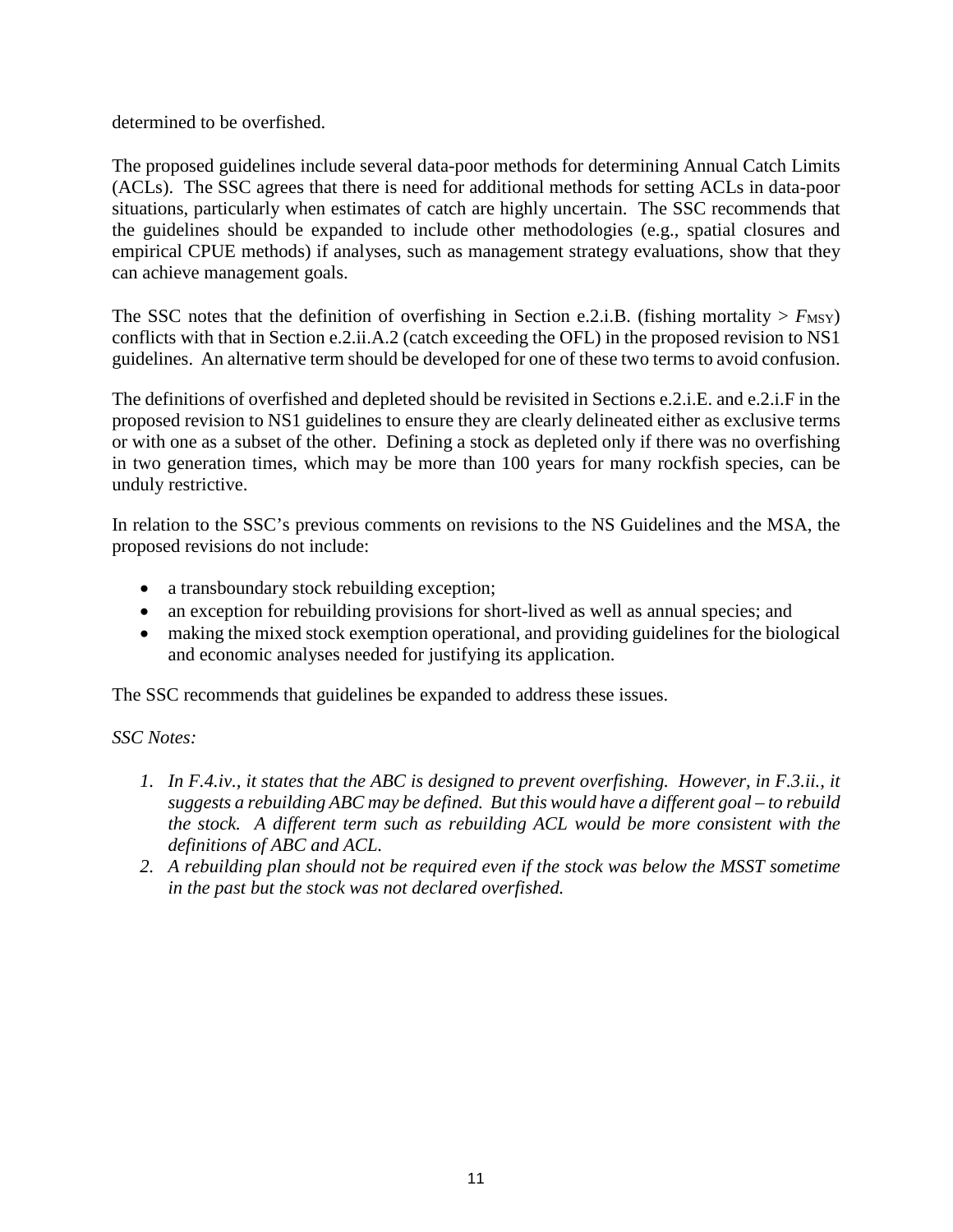| <b>Salmon</b>         | <b>Groundfish</b>              | <b>Coastal</b><br>Pelagic<br><b>Species</b> | ာ<br><b>Highly</b><br><b>Migratory</b><br><b>Species</b> | <b>Economics</b> | Ecosystem-<br><b>Based</b><br><b>Management</b> |
|-----------------------|--------------------------------|---------------------------------------------|----------------------------------------------------------|------------------|-------------------------------------------------|
| <b>Pete Lawson</b>    | <b>David</b><br><b>Sampson</b> | <b>André Punt</b>                           | <b>Kevin Piner</b>                                       | <b>Todd Lee</b>  | <b>Martin Dorn</b>                              |
| Alan Byrne            | <b>Andrew Cooper</b>           | Alan Byrne                                  | <b>Andrew Cooper</b>                                     | Dan Huppert      | John Field                                      |
| Owen Hamel            | <b>Martin Dorn</b>             | Owen Hamel                                  | John Field                                               | André Punt       | Pete Lawson                                     |
| Galen Johnson         | John Field                     | Dan Huppert                                 | André Punt                                               | David Sampson    | Galen Johnson                                   |
| Meisha Key            | Owen Hamel                     | Tom Jagielo                                 | David Sampson                                            | Cameron Speir    | <b>Todd Lee</b>                                 |
| Will<br>Satterthwaite | Tom Jagielo                    | Meisha Key                                  |                                                          |                  | <b>Kevin Piner</b>                              |
| Cameron Speir         | Meisha Key                     | Will<br>Satterthwaite                       |                                                          |                  | André Punt                                      |
|                       | André Punt                     |                                             |                                                          |                  | Will<br>Satterthwaite                           |
|                       | Tien-Shui Tsou                 |                                             |                                                          |                  | Tien-Shui Tsou                                  |

# SSC Subcommittee Assignments, April 2015

**Bold** denotes Subcommittee Chairperson

PFMC 03/20/15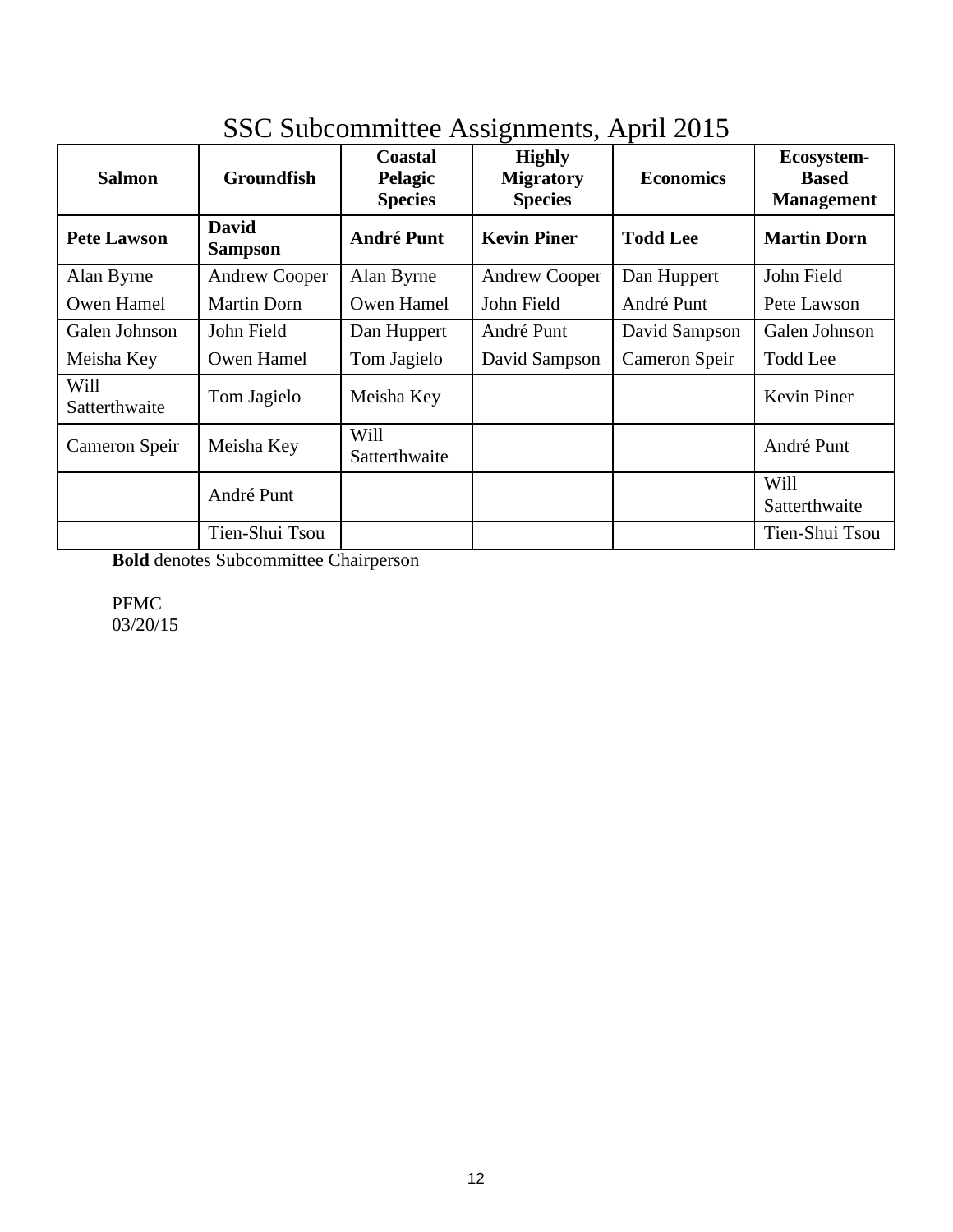# **DRAFT Tentative Council and SSC Meeting Dates for 2015**

| <b>Council Meeting Dates</b>                                                                                             | Location                                                                                                              | <b>Likely SSC Mtg Dates</b>                                                                                                                            | <b>Major Topics</b>                                                                                                                                                                     |
|--------------------------------------------------------------------------------------------------------------------------|-----------------------------------------------------------------------------------------------------------------------|--------------------------------------------------------------------------------------------------------------------------------------------------------|-----------------------------------------------------------------------------------------------------------------------------------------------------------------------------------------|
| <b>March 7-12, 2015</b><br>Advisory Bodies may begin Fri, March 6<br>Council Session begins Sat, March 7                 | <b>Hilton Vancouver Washington</b><br>301 W. Sixth Street<br>Vancouver, WA 98660 USA<br>Phone: 360-993-4500           | One-day CPS Subcm<br>Session<br>Thu, March 5<br>Two-day SSC Session<br>Fri, March 6 – Sun,<br>March 7                                                  | IEA annual report<br><b>Final CPS EFP</b><br>Pacific mackerel set-aside<br>Final CPS methodology review<br>Salmon review/Pre I<br>CA current & IEA reports<br>Unmanaged forage fish FPA |
| April 11-16, 2015<br><b>Advisory Bodies may begin Fri, Apr 10</b><br><b>Council Session begins Sat, Apr 11</b>           | DoubleTree by Hilton Sonoma<br>One Doubletree Drive<br>Rohnert Park, CA 94928<br>Telephone: 707-584-5466              | Two-day SSC Session<br>Fri, April 10 - Sat, April<br>11                                                                                                | Pacific sardine assess.<br>Groundfish methodology review<br>$COP$ – final<br>Salmon methodology topic<br>selection<br>NS1 guidelines comments                                           |
| June 10-17, 2015<br><b>Advisory Bodies may begin Thu, June</b><br>11<br><b>Council Session begins Fri, June 12</b>       | DoubleTree by Hilton Spokane City<br>Center<br>322 N. Spokane Falls Court<br>Spokane, WA 99201<br>Phone: 509-455-9600 | One-day GF Subcm Session<br>Wed, June 10<br>Two-day SSC Session<br>Thu, June 11 - Fri, June<br>12<br>One-day GF/Econ Subcms<br>Session<br>Sat, June 13 | Mackerel assess. & mgt. measures<br>Anchovy update<br>Groundfish stock assess.<br>Groundfish spex process and<br>schedule<br><b>Rebuilding Revision Rules</b>                           |
| September 11-16, 2015<br><b>Advisory Bodies may begin Thu, Sept 10</b><br><b>Council Session begins Fri, Sept 11</b>     | DoubleTree by Hilton Hotel Sacramento<br>2001 Point West Way<br>Sacramento, CA 95815<br>Phone: 916-929-8855           | Two-day SSC Session<br>Thu, Sept 10 - Fri Sept 11                                                                                                      | Plan science improvements<br>Salmon methodology topic<br>priorities<br>Tule control rule review<br>Groundfish stock assess.<br>Groundfish EFH amendment                                 |
| <b>November 14-19, 2015</b><br><b>Advisory Bodies may begin Fri, Nov 13</b><br><b>Council Session begins Sat, Nov 14</b> | <b>Hyatt Regency Orange County</b><br>11999 Harbor Blvd.<br>Garden Grove, CA 92840<br>Phone: 714-750-1234             | Two-day SSC Session<br>Fri, Nov 13 - Sat, Nov 14                                                                                                       | CPS methodology topic selection<br>Groundfish stock assess, and reb.<br>anal.<br>Groundfish biennial spex<br>Salmon methodology review                                                  |

**SSC meeting dates and durations are tentative and are subject to change in response to Council meeting dates, agendas, workload, etc.**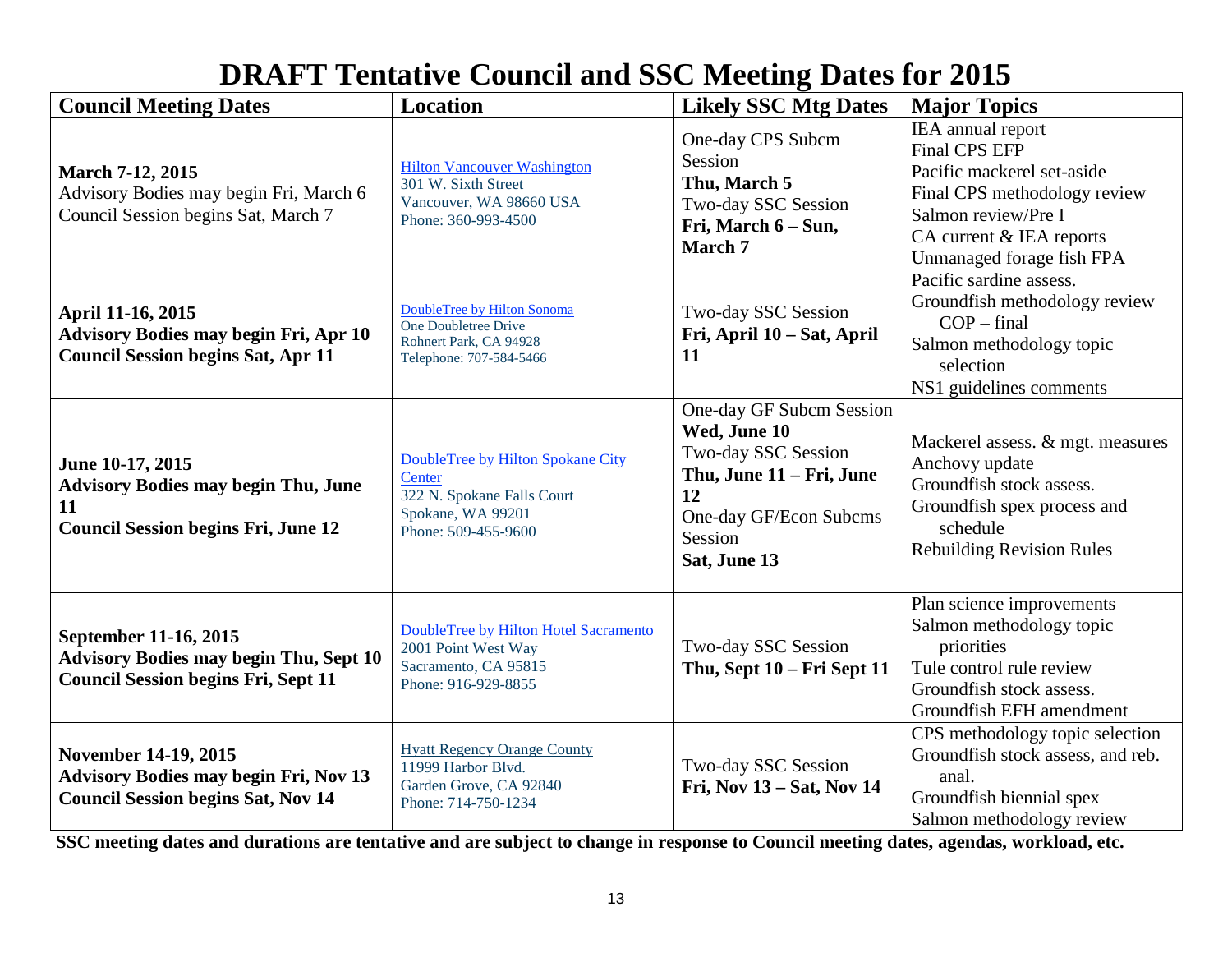|                                                                                                                                                                        | <b>Proposed Workshops and SSC Subcommittee Meetings for 2015</b><br>Tentative - Depended on funding, dates subject to change                                                                                                                                       |                    |                                     |                                    |                                |                              |         |  |
|------------------------------------------------------------------------------------------------------------------------------------------------------------------------|--------------------------------------------------------------------------------------------------------------------------------------------------------------------------------------------------------------------------------------------------------------------|--------------------|-------------------------------------|------------------------------------|--------------------------------|------------------------------|---------|--|
|                                                                                                                                                                        | <sup>1</sup> The Prep. Work Underway, Scheduled to Occur; <sup>1</sup> Status of Supporting Analyses Uncertain, Remains a Priority;<br><b>Example 1</b> Funding or Prep. Not Avail, likely to be canceled or postponed<br><b>ZZZ</b> Setbacks exist, Questionable; |                    |                                     |                                    |                                |                              |         |  |
| Sponsor/<br><b>Additional</b><br><b>Workshop/Meeting</b><br><b>Potential Dates</b><br><b>Tentative</b><br><b>SSC Reps.</b><br>AB Reps.<br><b>Reviewers</b><br>Location |                                                                                                                                                                                                                                                                    |                    |                                     |                                    | <b>Council</b><br><b>Staff</b> |                              |         |  |
| $\mathbf{1}$                                                                                                                                                           | <b>National SSC Meeting</b>                                                                                                                                                                                                                                        | Feb. 23 - 25       | WPFMC/<br>Honolulu                  | Key, Dorn, Hamel,<br>Satterthwaite | <b>TBD</b>                     | <b>NA</b>                    | DeVore  |  |
| $\overline{2}$                                                                                                                                                         | Pacific Sardine Update<br>Review                                                                                                                                                                                                                                   | Mar. 6             | Council/<br>Vancouver,<br><b>WA</b> | <b>CPS</b> Subcommittee            | None                           | <b>CPSMT</b><br><b>CPSAS</b> | Griffin |  |
| $\overline{\mathbf{3}}$                                                                                                                                                | <b>Nearshore Assessments</b><br>Workshop                                                                                                                                                                                                                           | Mar. $31 -$ Apr. 2 | Council/<br>Portland                | Sampson, Cooper,<br>Key, Dorn      | None                           | <b>GMT</b><br><b>GAP</b>     | DeVore  |  |
| $\overline{\mathbf{4}}$                                                                                                                                                | Canary/Darkblotched<br><b>Rockfish STAR</b>                                                                                                                                                                                                                        | Apr. $27 - May 1$  | Council/<br>Seattle                 | Jagielo                            | $2$ CIE + Ianelli              | <b>GMT</b><br><b>GAP</b>     | DeVore  |  |
| 5                                                                                                                                                                      | Pacific Mackerel STAR                                                                                                                                                                                                                                              | Apr. 27-29         | Council/<br>La Jolla                | Punt, Jagielo                      | $2$ CIE + 1                    | <b>CPSMT</b><br><b>CPSAS</b> | Griffin |  |
| 6                                                                                                                                                                      | Review for Sablefish,<br>Petrale Sole, and<br>Chilipepper Rockfish<br>Updates; Arrowtooth Data-<br>Moderate Assessment, and<br><b>Catch Reports</b>                                                                                                                | June 10            | Council/<br>Spokane                 | <b>GF</b> Subcommittee             | None                           | <b>GMT</b><br><b>GAP</b>     | DeVore  |  |
| $\overline{7}$                                                                                                                                                         | <b>Review Trawl IFQ Model</b>                                                                                                                                                                                                                                      | June 13            | Council/<br>Spokane                 | GF & Econ<br>Subcommittees         | None                           | <b>GMT</b><br><b>GAP</b>     | DeVore  |  |
| 8                                                                                                                                                                      | Bocaccio/China STAR                                                                                                                                                                                                                                                | July 6-10          | Council/<br>Santa Cruz              | Dorn                               | $2$ CIE + 1                    | <b>GMT</b><br>GAP            | DeVore  |  |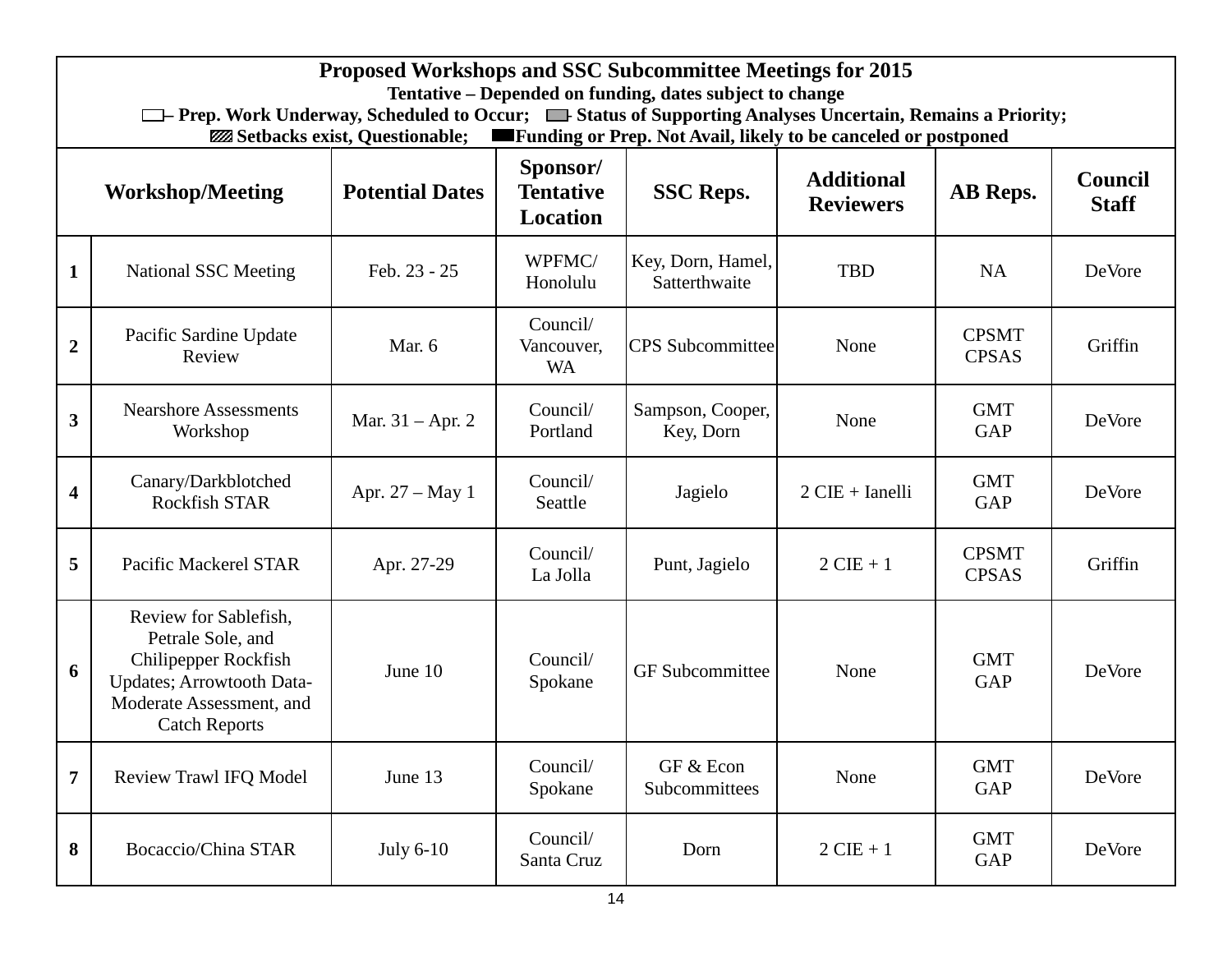|                  | Proposed Workshops and SSC Subcommittee Meetings for 2015<br>Tentative – Depended on funding, dates subject to change<br><sup>1</sup> The Prep. Work Underway, Scheduled to Occur; <sup>1</sup> Status of Supporting Analyses Uncertain, Remains a Priority;<br><b>Example 3 Funding or Prep. Not Avail, likely to be canceled or postponed</b><br><b>ZZZ</b> Setbacks exist, Questionable; |                   |                         |                           |                   |                                        |               |  |
|------------------|---------------------------------------------------------------------------------------------------------------------------------------------------------------------------------------------------------------------------------------------------------------------------------------------------------------------------------------------------------------------------------------------|-------------------|-------------------------|---------------------------|-------------------|----------------------------------------|---------------|--|
|                  | Sponsor/<br><b>Additional</b><br><b>Council</b><br><b>Potential Dates</b><br><b>Tentative</b><br>AB Reps.<br><b>Workshop/Meeting</b><br><b>SSC Reps.</b><br><b>Staff</b><br><b>Reviewers</b><br><b>Location</b>                                                                                                                                                                             |                   |                         |                           |                   |                                        |               |  |
| $\boldsymbol{9}$ | <b>Black RF STAR</b>                                                                                                                                                                                                                                                                                                                                                                        | <b>July 20-24</b> | Council/<br>Newport, OR | Cooper                    | $2$ CIE + 1       | <b>GMT</b><br><b>GAP</b>               | DeVore        |  |
| 10               | Kelp Greenling/Widow<br><b>STAR</b>                                                                                                                                                                                                                                                                                                                                                         | July 27-31        | Council/<br>Newport, OR | Sampson                   | $2$ CIE + 1       | <b>GMT</b><br><b>GAP</b>               | DeVore        |  |
| 11               | Pacific Sardine Distribution<br>Workshop                                                                                                                                                                                                                                                                                                                                                    | Aug. 17-18        | Council/<br>La Jolla    | <b>CPS</b> Subcommittee   | None              | <b>CPSMT</b><br><b>CPSAS</b>           | Griffin       |  |
| 12               | Mop-up STAR                                                                                                                                                                                                                                                                                                                                                                                 | Late Sept.?       | Council/<br><b>TBD</b>  | <b>GF</b> Subcommittee    | <b>TBD</b>        | <b>GMT</b><br><b>GAP</b>               | DeVore        |  |
| 13               | Salmon Methodology<br>Review                                                                                                                                                                                                                                                                                                                                                                | Late Oct.?        | Council/<br>Portland    | Salmon<br>Subcommittee    | None              | <b>STT</b><br><b>SAS</b><br><b>MEW</b> | <b>Burner</b> |  |
| 14               | Data-Weighting Workshop                                                                                                                                                                                                                                                                                                                                                                     | Oct. 19-23        | CAPAM/<br>La Jolla      | <b>TBD</b>                | <b>TBD</b>        | <b>NA</b>                              | DeVore?       |  |
| 15               | Methods for Data<br>Reweighting Workshop                                                                                                                                                                                                                                                                                                                                                    | <b>TBD</b>        | NWFSC/<br>Council       | GF & CPS<br>Subcommittees | <b>TBD</b>        | <b>GMT</b><br><b>GAP</b>               | DeVore        |  |
| 16               | Reference Points (Bzero)<br>Workshop II                                                                                                                                                                                                                                                                                                                                                     | <b>TBD</b>        | <b>TBD</b>              | <b>GF</b> Subcommittee    | CIE/External 1-3: | <b>GMT</b><br><b>GAP</b>               | DeVore        |  |